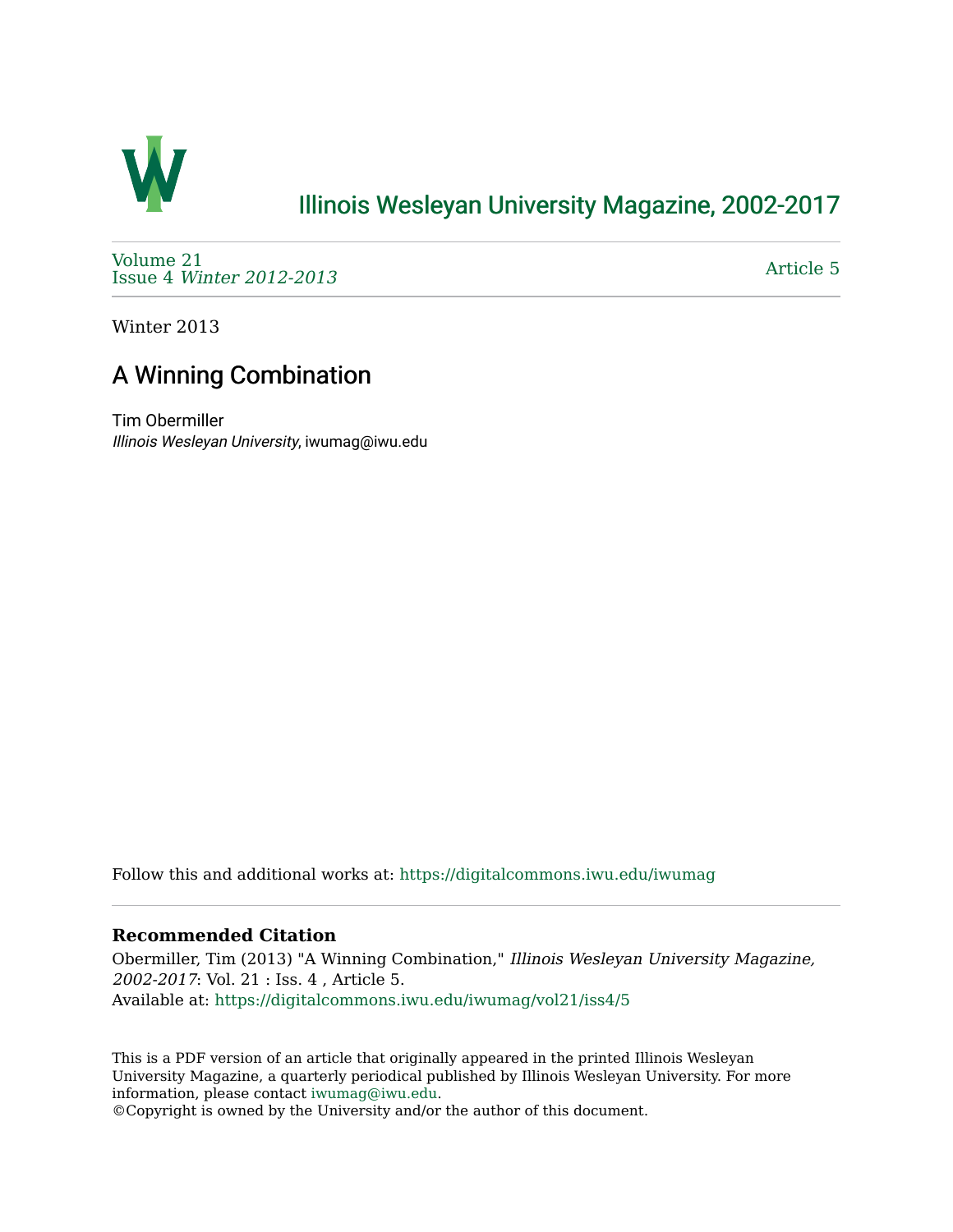

**As "head nerd" for the NFL's Atlanta Falcons, Karl Pierburg '98 applies his twin passions for football and complex problem solving.** 

## **By TIM OBERMILLER**

Seated in the bleachers at IWU's Tucci Stadium, Karl Pierburg gazes down as a familiar scene unfolds on the bright-green artificial turf. Players and their coaches are busy preparing for the big Homecoming game against conference rival Carthage. The sound of a drill whistle pierces the crisp autumn air. Pierburg — who was team captain and a first-team all-conference offensive lineman for the Titans smiles, feeling very much in his element.

As the self-professed "head nerd" in charge of information technology for the National Football League's Atlanta Falcons, Pierburg stays busy before, during and after football season. It was his first visit to campus in many years when he arrived in October to receive this year's Robert M. Montgomery Outstanding Young Alumnus Award.

When asked how it was he came to work for the Falcons, Pierburg shakes his head slightly, remembering how unlikely it seemed just a few years ago. At the time, he was IT manager for Football Systems with the Chicago Bears, a team he'd loved since childhood. It was a former Bears colleague, now working for Atlanta, who first approached Pierburg about the possibility of moving to the Falcons.

"Working for the Bears was my dream job; I'd just found out my wife was pregnant with our second kid; my family is in Chicago, and I didn't know anyone south of the Mason-Dixon line," says Pierburg, listing reasons he turned down the offer. The friend kept in touch, and in May 2005 approached Pierburg with another offer, this time to lead Atlanta's entire football IT effort. His wife Kathy encouraged him to go for an interview, and Pierburg liked what he saw. He was especially impressed by the organization's strong sense of teamwork. He told Kathy, "Hey, I think we might be moving.'"

"It was a challenge for me professionally," he says about the decision to move to Atlanta. "It was a challenge for our family," which has since grown to include three children. "It was tough, there was a lot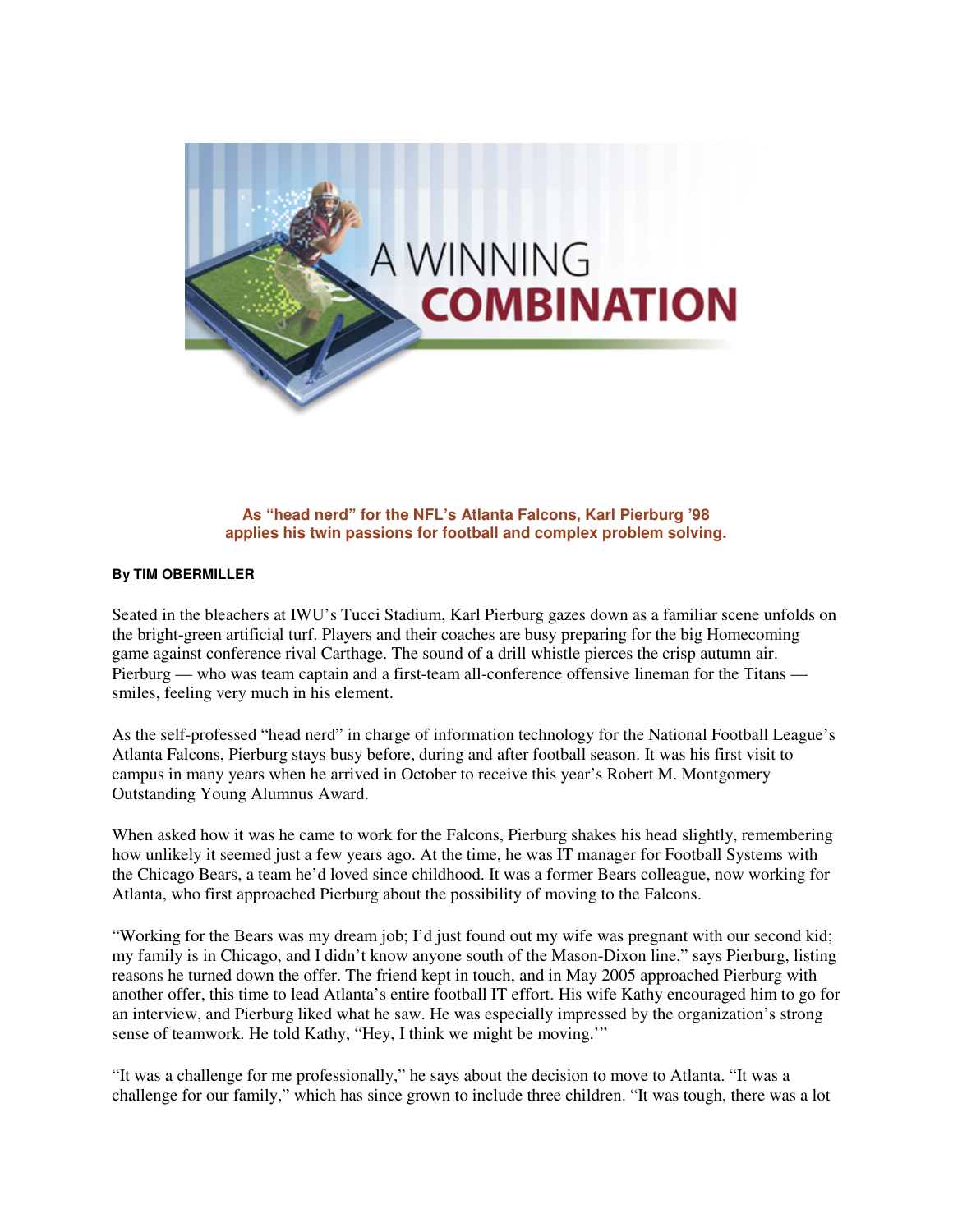of learning there." One lesson learned is that "every time you confront a challenging situation you should embrace it, because those challenges are going to make you better. So we went, and it's been an awesome, awesome experience for me and my family."

Two years after Pierburg's arrival, the Falcons endured some painful setbacks. Before the 2007 season began, quarterback Michael Vick received a prison sentence for illegal dogfighting. Thirteen games into the same season, new coach Bobby Petrino resigned, returning to college football. Pierburg focuses on the positives about that time "in the bunker." The shared sense of adversity "helped me build a lot of great relationships" in a way that often doesn't happen in better times, he says.

With new hirings of both a general manager and head coach and the drafting of quarterback Matt Ryan in 2008, things turned around. Since then, the Falcons have enjoyed five consecutive winning seasons and competed in the playoffs four of those five years. This year could be even better — the team had already clinched its division by week 13 with high hopes for a long run in the post-season.



**A four-year letterman in football for the Titans, Pierburg (shown above at Tucci Stadium) majored in math and computer science.**

Of course, a possible Super Bowl championship excites him, but Pierburg remains focused on what's ahead for the team, in its next season and beyond.

Pierburg has formulated a "two-second answer" to describe what he does. It is, he says, "the intersection of nerd and football. Anywhere where those two come together, that's where I try to put myself."

At 6-foot-3, Pierburg looks a lot more like the tough-as-nails offensive lineman he once was than he does the stereotypical nerd. That's likely a plus for him when dealing with NFL coaches and managers — as is having played the game.

At William Fremd High School in Palatine, Ill., Pierburg was a stand-out on both the offensive and defensive lines. He also lettered in wrestling. Though he had decided to hang up his football

It was fun playing football for the Titans, but it was more than that. "There are lessons you learn on a football field that cannot be replicated and may have forever transformed me, so I'm fortunate for that," says Pierburg.

"But make no mistake," he adds, "football is my passion but it's not my main passion. My main passion is solving problems and developing systems, and that was nurtured here at Illinois Wesleyan."

A math and computer science double major, Pierburg speaks with fondness and respect of two of his professors who passed away this fall: Larry Stout and Susan Anderson-Freed.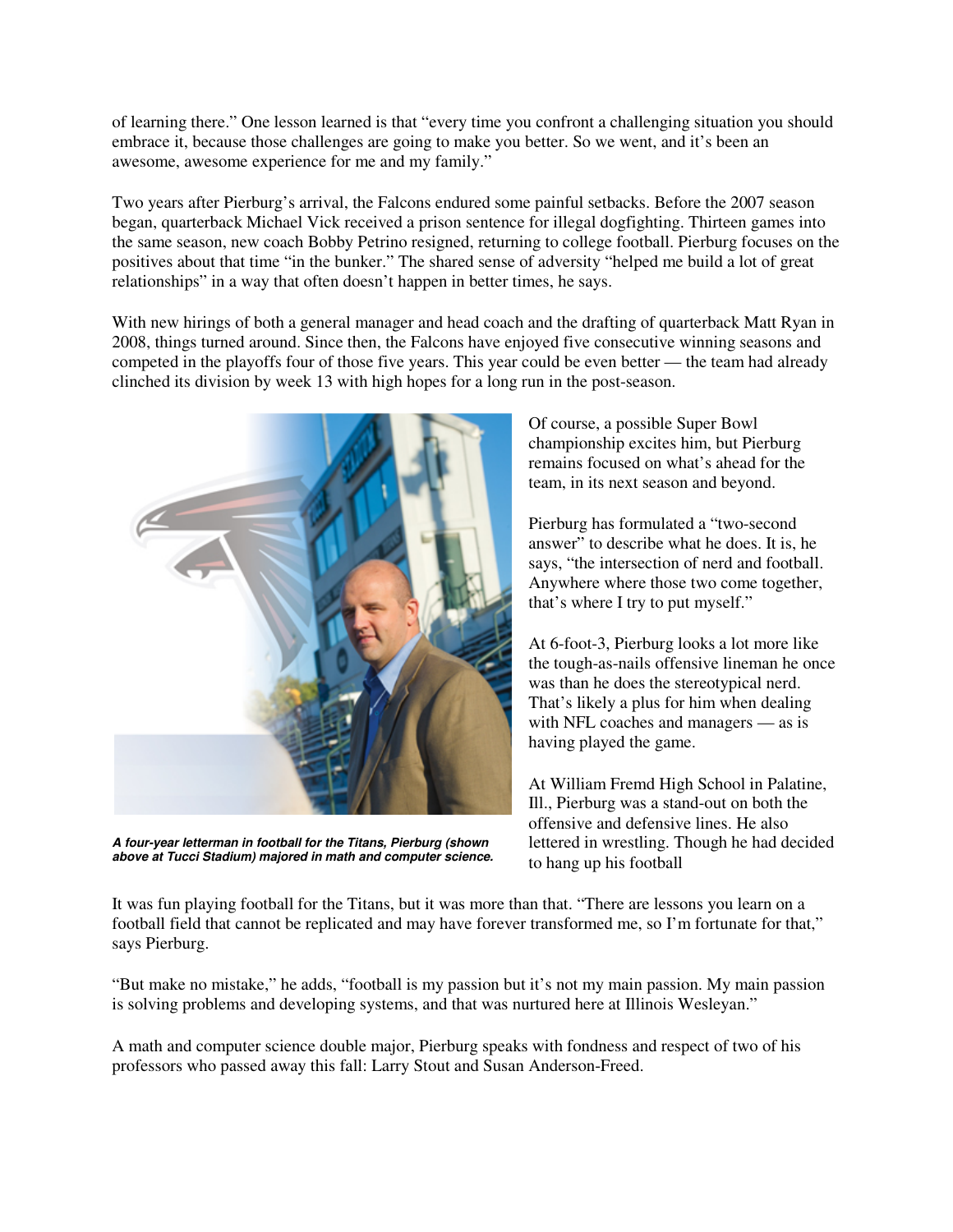In courses such as "Mathematical Modeling," taught by Professor Zahia Drici, Pierburg learned how to take "a real-life problem that seems way too big and complicated to ever solve numerically, but it's not if you start breaking it down."

The same was true of Melvyn Jeter's "Topology," a 400-level course where "it was all about tearing down problems, figuring out how they work and then building them back together — kind of like an engine." Pierburg calls Jeter, who chairs Wesleyan's math department, "my most influential teacher." But he credits all his IWU professors for "how my brain works, how I think. I know they may not want that on their shoulders, but there it is."

A summer internship his junior year gave him a taste of corporate problem-solving. After graduation, he became an IT consultant. The idea of "being able to solve a problem and then move on to the next" appealed to him, especially when overseas trips allowed him to sample other parts of the world.

One day, "out of the blue," he got a call from a former colleague who said, "Hey, I got a job opening at the Bears. Would you be interested?" His response: "Are you kidding?"

As part of the Bears' IT team, Pierburg focused on helping the team's college scouts. "I built them some software and tools to gather scouting reports and player information," with the ability to send that data "backwards and forwards" through the Bears' hierarchy.

"Basically," says Pierburg, "I was trying to make their lives a little easier."

It's a mission he's continued as the Falcons' director for Football Systems. Pierburg designs information systems that enable directors, coaches and scouts to make well-informed decisions and help his team compete in a league where winning is everything.

That pressure to win has grown along with pro football's popularity: currently six in 10 Americans follow the NFL. Profits are also soaring, with league revenues projected at \$9.5 billion for 2012. "So when you get popularity and you get money, that brings together a very interesting place to work," Pierburg says.

"You end up working with some very driven people — type A is an understatement. There are egos, sure, but they are proven egos, so it's legitimate. Their success and their ability to stay employed rest on their ability to win. So it's a very intense place to work, but it's also a very fun place to work."

The fusion of football and IT is relatively new. In the past, the NFL was notoriously shy about embracing new technology. On his blog for the Football Educator website, former Denver Broncos general manager Ted Sundquist recalled arriving in the personnel department in 1992 to find just one PC "that did nothing but blink a green cursor on a black screen for hour after hour. The tracking of transactions and players was done by hand and on paper."

That's quickly changing. According to a Dec. 16, 2011, *Wall Street Journal* article, "The league has been meeting with technology and communications companies to brainstorm how to bring the league into the 21st century. Every technological advancement you can imagine is on the table."

All that new technology is great, Pierburg says, but only if an individual scout, manager or coach actually uses it. For any device or application he introduces, he uses what he calls the pen and paper rule. "Everyone knows how to use pen and paper. And if it doesn't work, they know how to trouble-shoot it. Any system you design has to meet those same two requirements."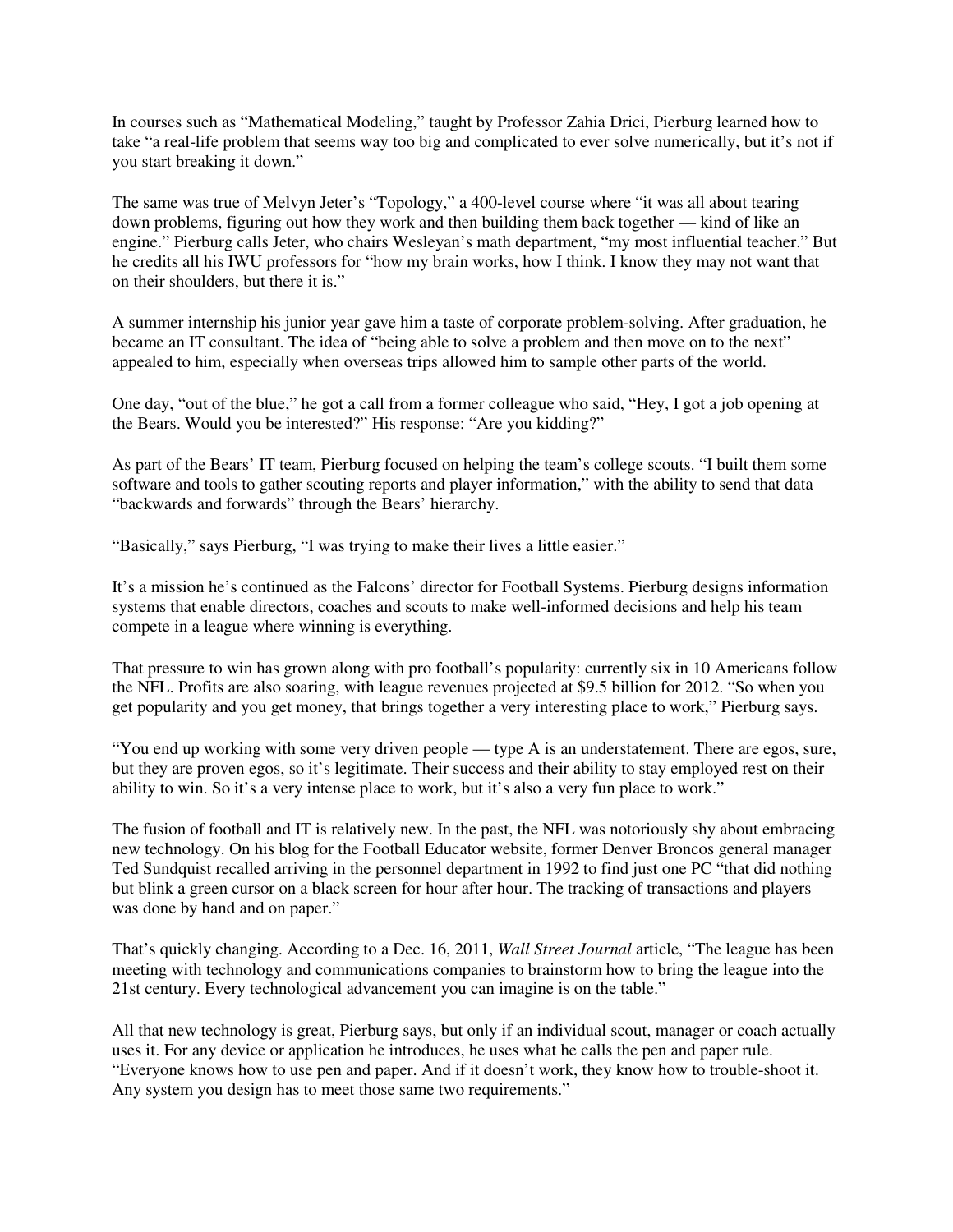And then there's the rule about asking a coach to do anything, which is "that's that you *don't* ask a coach to do anything." It is a rule he's cautiously willing to break, but only "if I can show a coach" that what I'm asking him to do will save him time. The currency of the NFL is time, and that is why you make every single decision."

One example is a web-based system he designed for Falcons coaches to grade players' performances. One coach resisted, telling Pierburg he just felt more comfortable using paper. "It's a legitimate response, and for me to come in and say, look, you've got to move on, time's are a'changin' — you're not going to make progress that way." Instead, he sat down and graded alongside the coach — Pierburg on his computer and the coach using graph paper. "It was a great chance for us to talk and kind of bond." At the same time, the coach saw how easy it was to store, access and make better use of data on the webbased system. He told Pierburg, "All right, that's it. I'm done. I'm going to do it your way next time."



**Pierburg was introduced at the Homecoming game, along with fellow Alumni Award winners Elizabeth Robb '78 and Coyner Smith '54, as well as this year's Homecoming queen and king seniors Sarah Walding and Kevin Carey. (Photo by Marc Featherly)**

Pierburg enjoys his personal interactions with Falcons' personnel, but much more of his time is consumed with leading the charge through mountains of data that his department must sift through, verify and adapt into useful and accessible information.

"My goal is: you're the GM, you're the personnel director — I'm going to make sure you have the data you need, when you need it, where you need it, and that that data's going to be good. I'm going to guarantee that you're going to have that in front of you and let *you* go forward and confidently make decisions based on *your* training and *your* life experiences."

Pierburg gets asked a lot about whether his job is like *Moneyball*. Now a common term in sports, "Moneyball" has its origins in a book and movie of the same name about baseball's 2002 Oakland A's. "Moneyball is basically identifying key stats and key measurements and using them to predict performance, so you can make decisions based on it," says Pierburg. His problem with linking *Moneyball* to his job is the suggestion that statistical analysis has replaced instinct and experience in judging which players are right for his team.

He refers to the 2005 book *Blink* in which journalist Malcolm Gladwell asserts that experts often make better decisions with snap judgments than by analyzing huge stockpiles of data. Pierburg has seen it with the Falcons' personnel directors. Based on their years of experience, they can watch a highlights tape on a player "and say, after 10 plays, 'Okay, this guy can play.' Now you have to continue and finalize all your research to be able to quantifiably say why you like that player or why you don't, but 'blink' is a factor."

It's also true that, as "a more linear and controlled game," baseball is a better fit for the *Moneyball* model of evaluating players, Pierburg adds. In contrast, "football is 22 points of chaos, 160 times a game." That can make it hard to track a given player's performance. For example, you may see a cornerback on your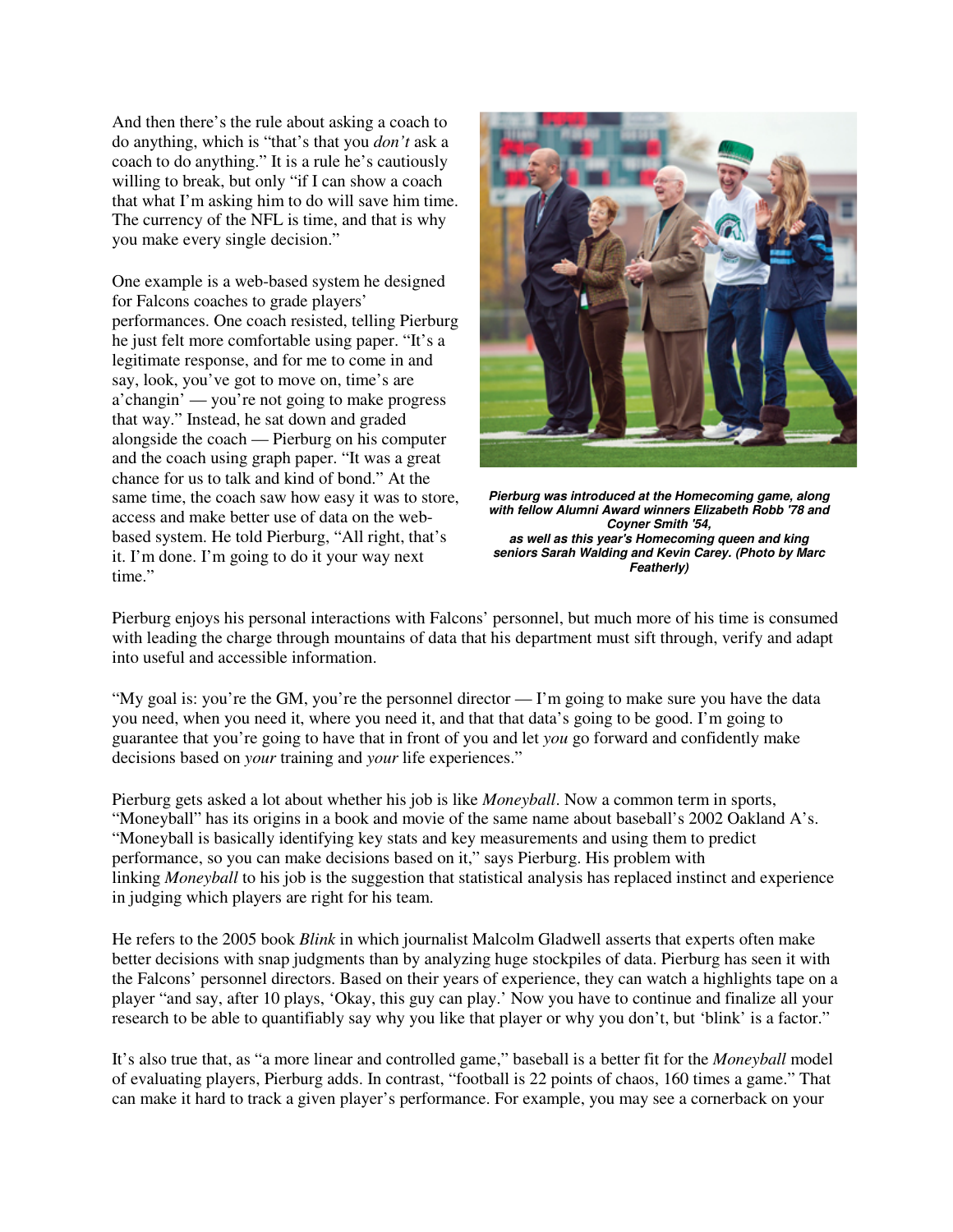favorite team trailing behind an opponent's receiver on a deep pass and assume he blew his coverage, "when in reality it was the safety who screwed up," Pierburg explains.

Still, Pierburg is confident the data he provides is a huge help in sorting out the pros and cons of potential players. That data flows in from many sources such as scouting reports and game video as well as the NFL Scouting Combine, an annual event where college players audition by performing physical and mental tests in front of pro coaches, general managers and scouts.



**Teaching a "Back to College" class at Homecoming, Pierburg showed how massive data compiled by his department is distilled into colorcoded boxes used by coaches and managers to make crucial decisions on prospective players.**

In a "Back to College" class taught for alumni and students at this year's Homecoming, Pierburg gave examples of how all that data is compiled and condensed into a "one-stop shop" for his team's decision-makers. In The Ames Library's Beckmann Auditorium, he projected various screen shots from his laptop to demonstrate the ease in accessing data. Colored dots indicate different things about a particular draft prospect: a light-blue dot means he's "a solid player — it's not dark blue, which means top-end, but he's close to that." An orange dot means he went to an allstar game, a yellow one indicates a background check found nothing wrong.

While there is a seemingly infinite number of ways to use such data, deciding which are important is something that can only be done by sitting down with Falcons' management and coaching staffs to ask, "What do you really need?' You've got to listen and respond. They won't give you a list, but they'll tell you if you listen."

That doesn't mean being passive, Pierburg adds. One lesson he passed along to students attending his "Back to College" class is that "life doesn't give you a checklist to success or how to move up in the world. You've got to put that on yourself, and you've got to pay attention to what's going on around you. You have to know your data first. But when you know your data, put it to work. *Do* something; don't just expect to be told what to do."

That's something liberal arts graduates are usually good at, he's observed. "My IT computer-science training here at Wesleyan did not qualify me to walk into a job and say, 'Okay, I can program in this language that you need. Hire me.' But it taught me how to think and how to go and how to build and how to do. It set me up for a whole career here, and I'm not just pigeonholed into some kind of one-tier track. It's a whole broad horizon."

Playing football at a Division III level may have provided another, less expected advantage in pursuing a career in pro football, Pierburg says. "There are an unusually large amount of Division III athletes in the front office of football teams. In our department alone, I can think of three or four off the top of my head."